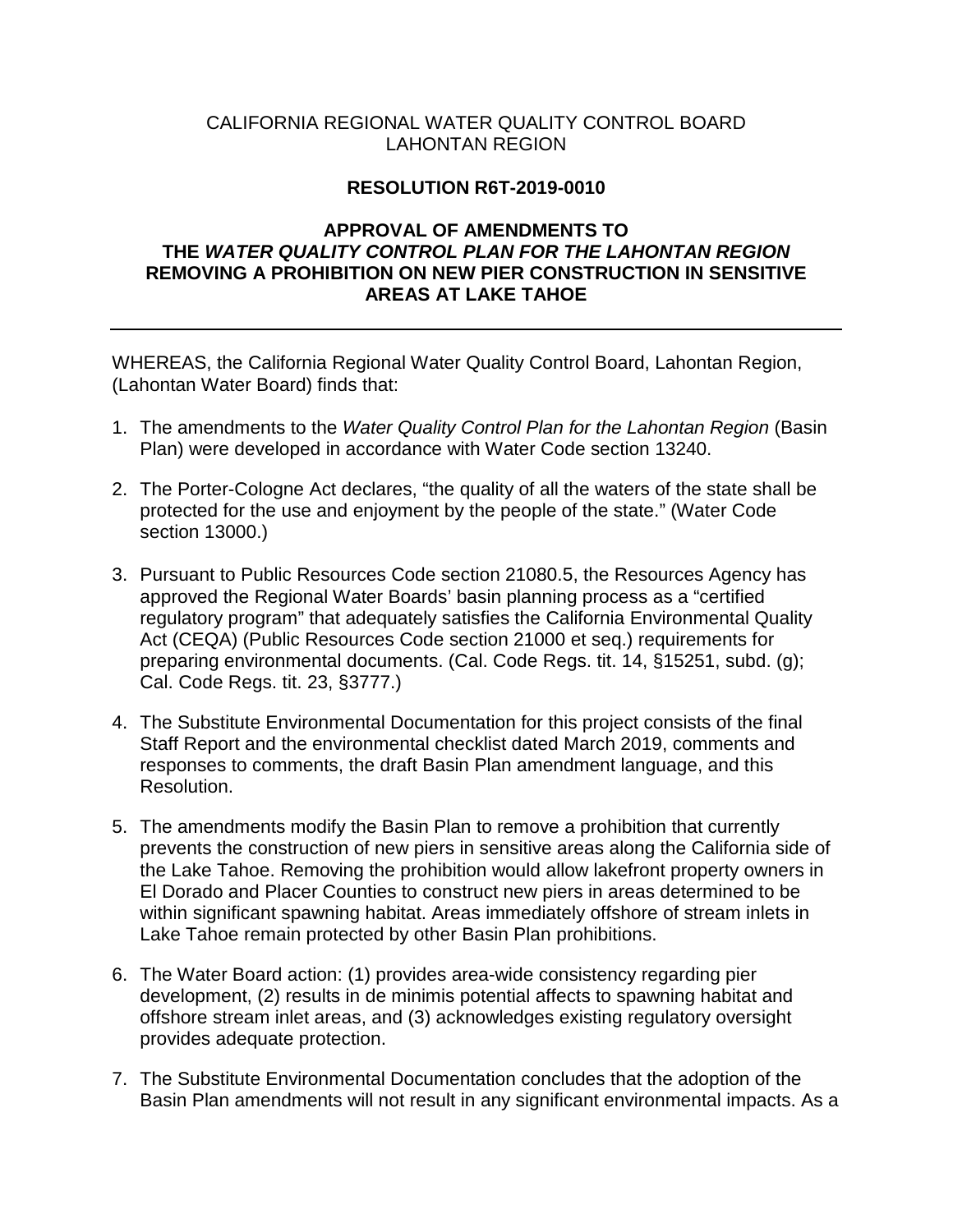#### **Tahoe Pier Basin Plan Amendments Resolution R6T-2019-0010**

result, no analysis is presented regarding reasonable alternatives to the project and mitigation measures to avoid or reduce any significant or potentially significant adverse environmental impacts. (Cal. Code Regs. tit. 23, §3777, subd. (e).)

- 8. A CEQA scoping meeting was conducted on September 12, 2018 in South Lake Tahoe. A notice of the CEQA scoping meeting was provided on the Water Board's website and was sent to interested parties, including partner agencies, environmental groups, and other individuals interested in Basin Plan amendments.
- 9. A draft Staff Report and the proposed Basin Plan amendments were prepared and distributed to interested individuals and public agencies on November 27, 2018 for review and comment in accordance with state environmental regulations (California Code of Regulations, title 23, section 3775 et seq.).
- 10.The Lahontan Water Board heard and considered public comments presented at the public hearing held on March 13, 2019 in South Lake Tahoe.
- 11.The record, including the Staff Report and environmental checklist, indicates that these amendments are consistent with the provisions of the State Water Board's Resolution 68-16, "Statement of Policy with Respect to Maintaining High Quality Waters in California" and federal antidegradation policy prescribed in 40 CFR section 131.12.
- 12.The Lahontan Water Board finds that the Substitute Environmental Documentation satisfies the requirements for the implementation of CEQA for exempt regulatory programs, as set forth in California Code of Regulations, title 23, section 3775 et seq.
- 13.The amendments meet the necessity standard of the Administrative Procedures Act, Government Code section 11353, subdivision (b).

THEREFORE BE IT RESOLVED THAT:

- 1. The Lahontan Water Board hereby adopts and approves the Substitute Environmental Documentation that was prepared, where applicable, in accordance with the provisions applicable to the certified exempt regulatory programs, California Code of Regulations, title 23, sections 3777 through 3779.
- 2. Pursuant to Water Code section 13240, et seq., the Lahontan Water Board, after considering the entire administrative record, including all oral testimony and written comments, adopts the amendments to the *Water Quality Control Plan for the Lahontan Region* as set forth in Enclosure 1.
- 3. The Executive Officer is directed to forward copies of the Basin Plan amendments and the administrative record to the State Water Board in accordance with the requirements of Water Code section 13245.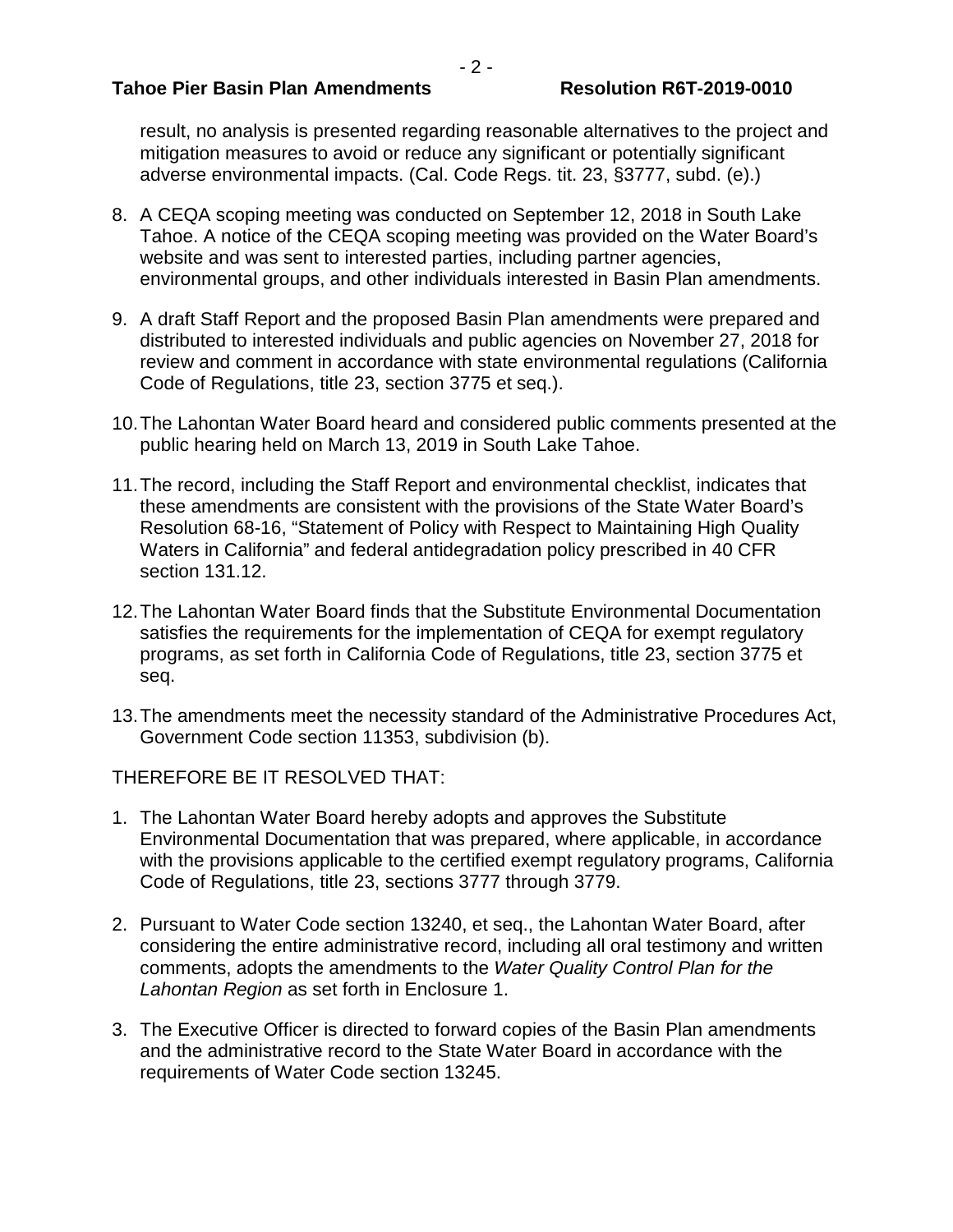#### **Tahoe Pier Basin Plan Amendments Resolution R6T-2019-0010**

- 4. The Lahontan Water Board requests that the State Water Board approve the Basin Plan amendments in accordance with the requirements of Water Code sections 13245 and 13246 and forward them to the California Office of Administrative Law (OAL) for approval.
- 5. Following approval of the Basin Plan amendments by the State Water Board and OAL, the Executive Officer shall file a Notice of Decision with the Natural Resources Agency. The record of the final Substitute Environmental Documentation shall be retained at the Lahontan Water Board's office at 2501 Lake Tahoe Boulevard, South Lake Tahoe, California, in the custody of the Lahontan Water Board's administrative staff.
- 6. If during its approval process, Lahontan Water Board staff, State Water Board or OAL determines that minor, non-substantive changes to the amendment language or supporting staff report and environmental checklist are needed for clarity or consistency, the Executive Officer may make such changes, and shall inform the Lahontan Water Board of any such changes.

I, Patty Z. Kouyoumdjian, Executive Officer, do hereby certify that the foregoing is a full, true, and correct copy of a Resolution adopted by the California Regional Water Quality Control Board, Lahontan Region, on March 13, 2019.

Konyoumdjin

PATTY Z. KOUYOUMDJIAN EXECUTIVE OFFICER

Enclosure 1: Basin Plan Amendments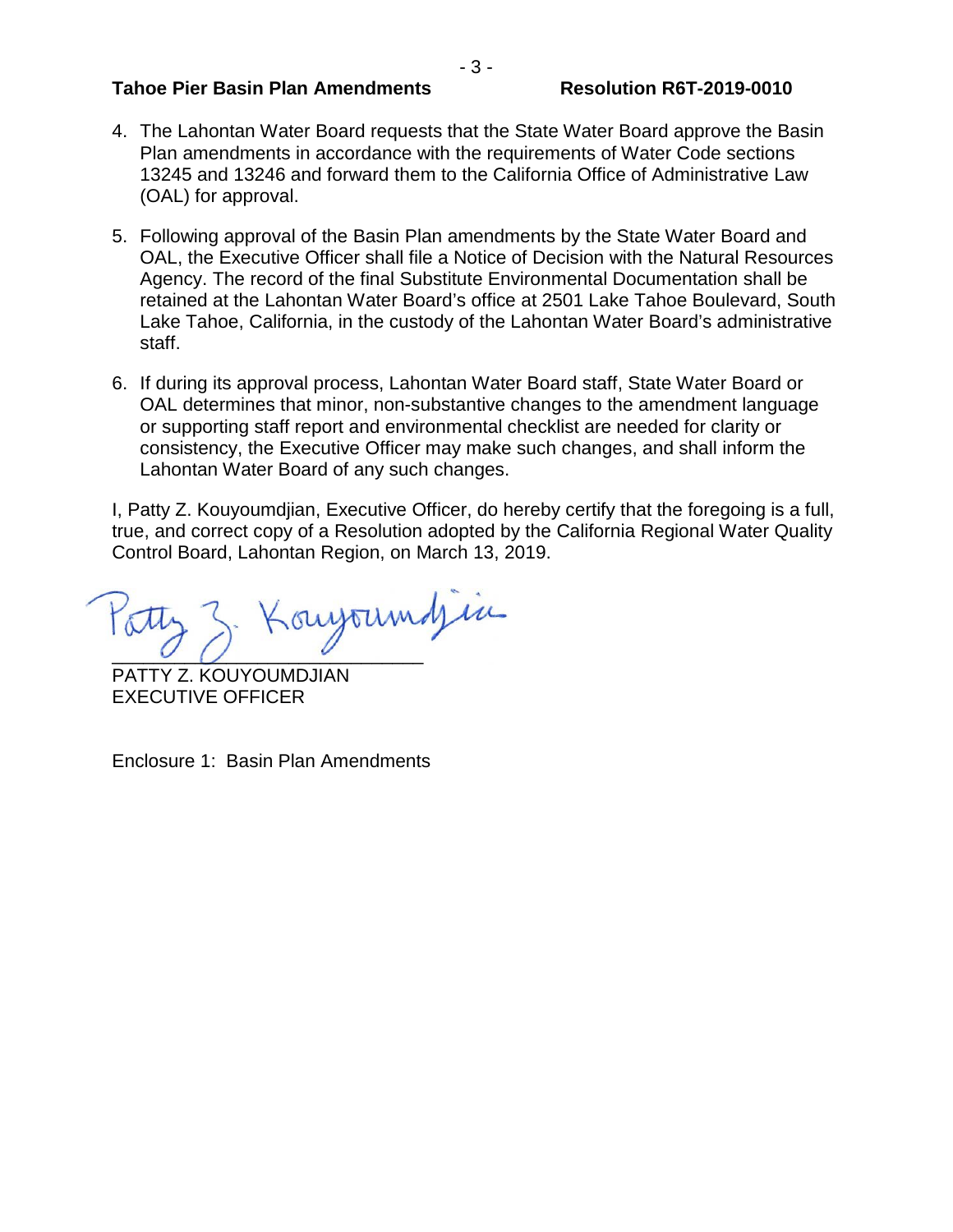**Proposed Basin Plan Amendment**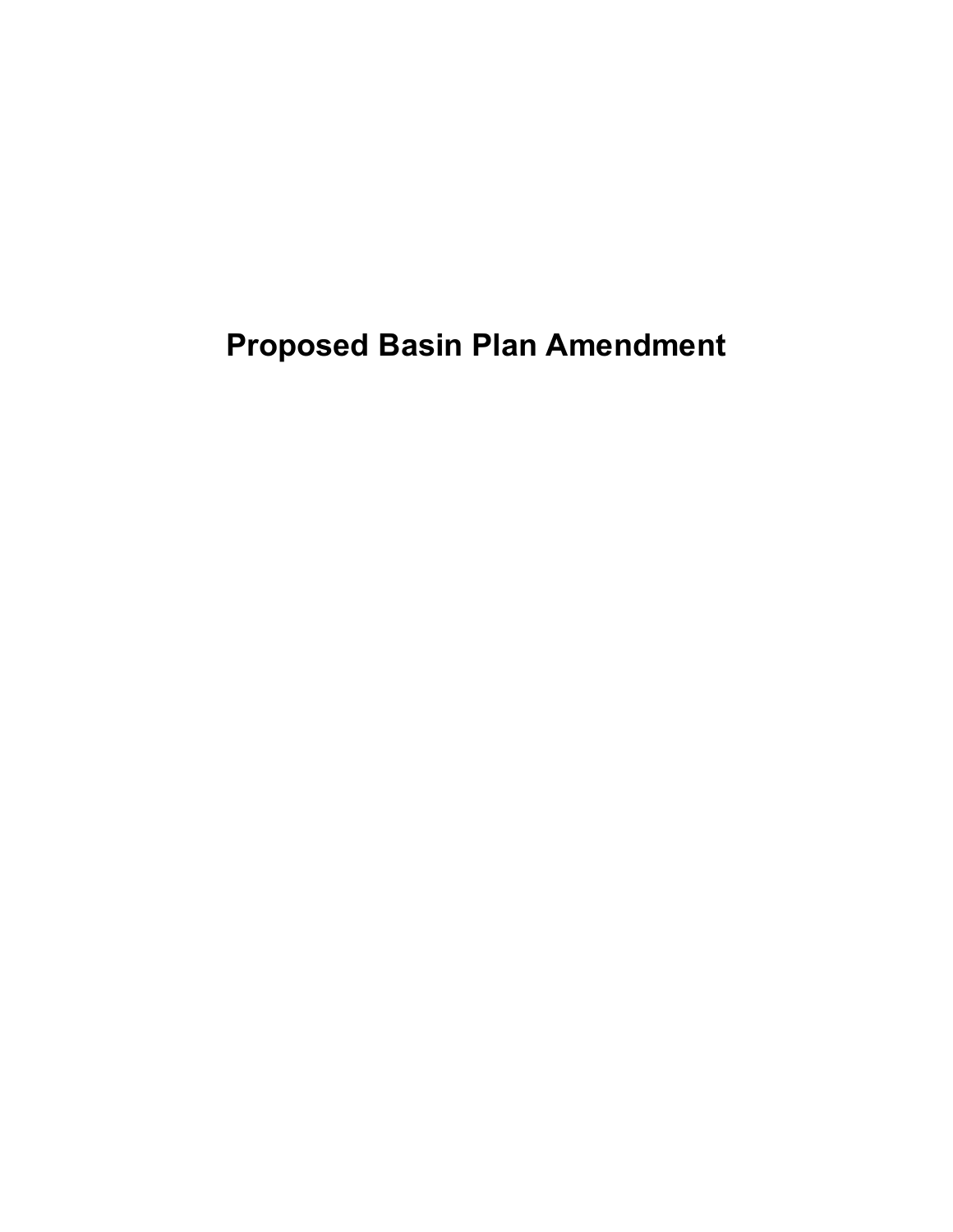### Basin Plan Sections Affected by Proposed Amendments

The proposed amendment would involve changes to Chapters 4 and 5 of the Basin Plan. Specifically, the following Basin Plan sections will be modified:

Additions are underlined and deletions are in strikethrough font.

# **Chapter 4, Section 4.1, page 4.1-11**

# **TABLE 4.1-1. LOW THREAT DISCHARGES THAT ARE CONDITIONALLY EXEMPT FROM WASTE DISCHARGE PROHIBITIONS**

**The exempt waste discharges must meet general conditions in Basin Plan section on Limited Threat Discharges, enumerated below, in addition to meeting the applicable specific conditions for discharge categories.**

#### **General Conditions for Exemption:**

- 1. For proposed discharges to surface water, the applicant must provide information supporting why discharge to land is not practicable.
- 2. The discharge must not adversely affect the beneficial uses of the receiving water.
- 3. The discharge must comply with all applicable water quality objectives.
- 4. Best practicable treatment or control of the discharge must be implemented to ensure that pollution or nuisance will not occur.

#### **Specific Conditions for Exemption:**

| <b>Discharge Category</b>                       | <b>Conditions for Exemption</b>                    |
|-------------------------------------------------|----------------------------------------------------|
| Atmospheric condensate from refrigeration and   | Must not contain chemicals or materials that       |
| air conditioning systems                        | would adversely affect water quality.              |
| Groundwater from foundation drains, crawl-space | Must not contain chemicals or materials that       |
| pumps, and footing drains                       | would adversely affect water quality.              |
| Water main, storage tank, fire hydrant flushing | Water discharged must consist of potable water.    |
|                                                 | Must use best management practices to reduce       |
|                                                 | soil erosion from discharged water to a level of   |
|                                                 | insignificance.                                    |
| Incidental runoff from landscape irrigation     | Must not contain fertilizers or pesticides. For    |
|                                                 | recycled water used for irrigation, must discharge |
|                                                 | to land.                                           |
| Non-contact cooling water                       | Must not contain biocides, anti-scalants or other  |
|                                                 | additives.                                         |
| Aquifer or pump testing water                   | Must not be in an area of known groundwater        |
|                                                 | contamination. If discharged to surface water, the |
|                                                 | quality of the discharge must be substantially     |
|                                                 | similar to the quality of the receiving water.     |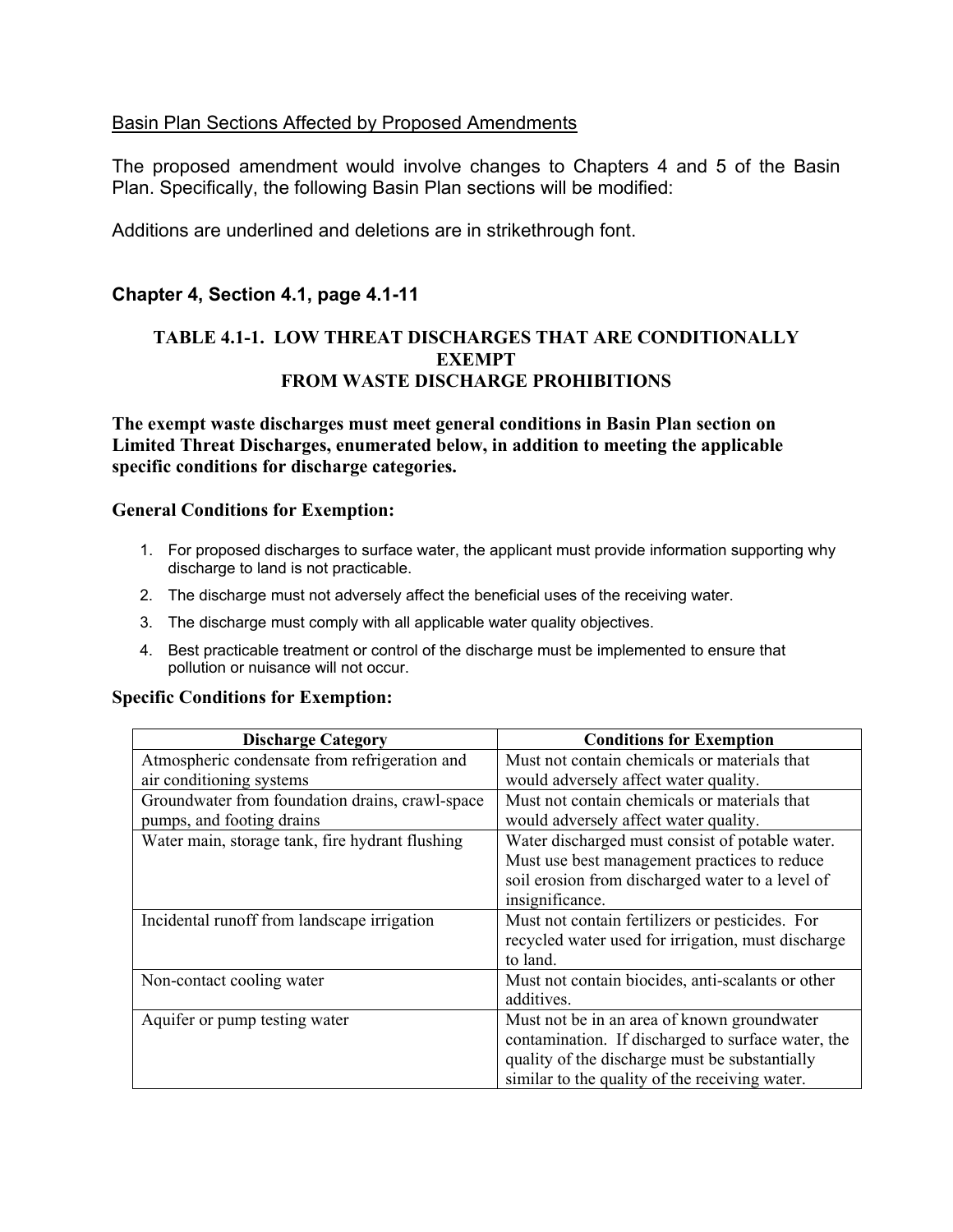| Construction dewatering                               | Must not be in an area of known soil or             |
|-------------------------------------------------------|-----------------------------------------------------|
|                                                       | groundwater contamination where that                |
|                                                       | contamination could adversely affect the            |
|                                                       | discharge and/or the receiving water.               |
| Utility vault and conduit flushing and draining       | Must not contain chemicals or materials that        |
|                                                       | would adversely affect water quality.               |
| Hydrostatic testing, maintenance, repair and          | Water discharged must consist of potable water.     |
| disinfection of potable water supply pipelines        | Must use best management practices to reduce        |
|                                                       | soil erosion from discharged water to an            |
|                                                       | insignificant level.                                |
| Hydrostatic testing of newly constructed              | Potable water must be used in the hydrostatic test. |
| pipelines, tanks, reservoirs, etc., used for purposes | Must not contain chemicals or materials that        |
| other than potable water supply (e.g., gas, oil,      | would adversely affect water quality. Must use      |
| reclaimed water, etc.)                                | best management practices to reduce soil erosion    |
|                                                       | from discharged water to an insignificant level.    |
| Disposal of treated groundwater                       | Treatment must remove contaminants of concern       |
|                                                       | to non-detectable levels.                           |
| Pier pilings (driven), except for piers in Lake       | Piles must be driven. Where the lakebed contains    |
| Tahoe in significant fish spawning habitat or in      | clayey or silty substrate, caissons, turbidity      |
| areas immediately offshore of stream inlets           | curtains, or other best management practices must   |
|                                                       | be used to limit generated turbidity to smallest    |
|                                                       | area practicable.                                   |
| Buoys and aids to navigation                          | Must not contain chemicals or materials that        |
|                                                       | would adversely affect water quality.               |
| Scientific instrumentation for water quality or       | Must meet the general conditions for exemption.     |
| resources study                                       |                                                     |
|                                                       |                                                     |

# **Chapter 4, Section 4.11, Page 4.11-6**

23. *Piers.* Discharges attributable to the construction of new piers in certain habitat types in Lake Tahoe are prohibited (see Chapter 5). Although there are no specific pier-related prohibitions applicable to other lakes in the Region, the general discharge prohibitions discussed elsewhere in this Chapter apply to pier construction. The Regional Board has historically regulated piers serving single family homes to a lesser extent than public piers, breakwaters, jetties, marinas, and other large in-lake construction projects. Pier construction projects…

# **Chapter 5, Section 5.2, Page 5.2-1**

4. The discharge or threatened discharge attributable to new pier construction of wastes to significant spawning habitats or to areas immediately offshore of stream inlets in Lake Tahoe is prohibited.

The Regional Board may grant exemptions to Prohibitions 2, and 3 and 4, above, for projects relocating existing structures below the highwater rim of Lake Tahoe, within the 100-year floodplain, within an SEZ, in spawning habitat or offshore of stream inlets to Lake Tahoe where the area of the structure is relocated on the same parcel or within a defined project area and where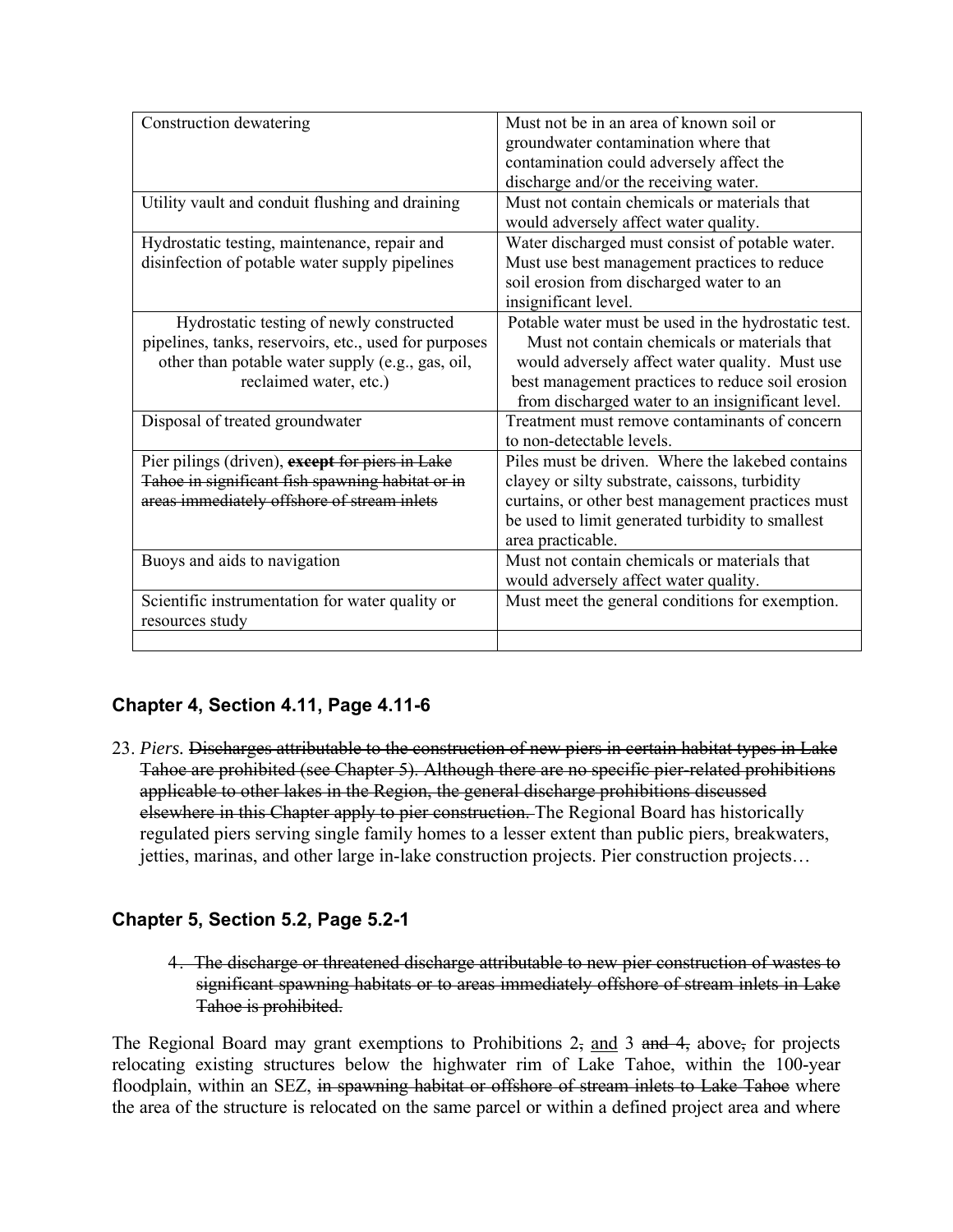the following finding can be made (a "project area" may include multiple adjacent or non-adjacent parcels):

The relocation must result in net or equal water quality benefit. Net or equal benefit is defined as an improvement in or maintenance of function of the associated area below the highwater rim of Lake Tahoe, 100-year floodplain, or SEZ, spawning habitat, or stream inlet. Net or equal benefit may include, but is not limited to, one or more of the following:

# **Chapter 5, Section 5.14, Page 5.14-4**

#### *Piers*

In recognition of the potential adverse impacts of continued proliferation of piers and other mooring structures in Lake Tahoe, the U.S. Fish and Wildlife Service (USFWS), the California Department of Fish and Wildlife (DFW), and the Nevada Department of Wildlife have adopted policies recommending strongly against the approval of new facilities within sensitive fish habitat (USFWS 1979 & 1980, DFW 1978). See Figure 5.8-1.

Piers and jetties should not be allowed to block currents. They must be constructed so as to allow current to pass through. Pier construction must be prohibited in significant spawning habitat. Pier construction should also be prohibited in waters in or immediately offshore of biologically important stream inlets. Pier construction must be discouraged in prime fish habitat areas. Further study of the effects of piers should be continued. The controls called for here may be modified, or additional controls required, based on the findings of that study.

Section 5.2 contains the following prohibition against new pier construction in significant spawning habitat or offshore of biologically important stream inlets:

*"The discharge or threatened discharge, attributable to new pier construction, of wastes to significant spawning habitats or to areas immediately offshore of stream inlets in Lake Tahoe is prohibited."*

The prohibition against discharges immediately offshore of stream inlets shall apply up to a thirtyfoot contour. Discharges to the inlets themselves are subject to the prohibition against discharges to Stream Environment Zones.

The determination whether an area is significant spawning habitat shall be made on a case-by-case basis by permitting agencies, in consultation with the USFWS and state fish and wildlife agencies. Maps which have been produced by these agencies may be used as a guide. Because of the scale on which the maps have been produced, however, and the possibility that additional information may become available, the maps will not necessarily be determinative. [TRPA has adopted fish habitat maps for Lake Tahoe which differ somewhat from those prepared by the fish and wildlife agencies, and has designated additional important stream inlets by ordinance.]

The term "pier," as used in the prohibition above, includes any fixed or floating platform extending from the shoreline over or upon the water. The term includes docks and boathouses. The prohibition does not apply to maintenance, repair, or replacement of piers at the same site.